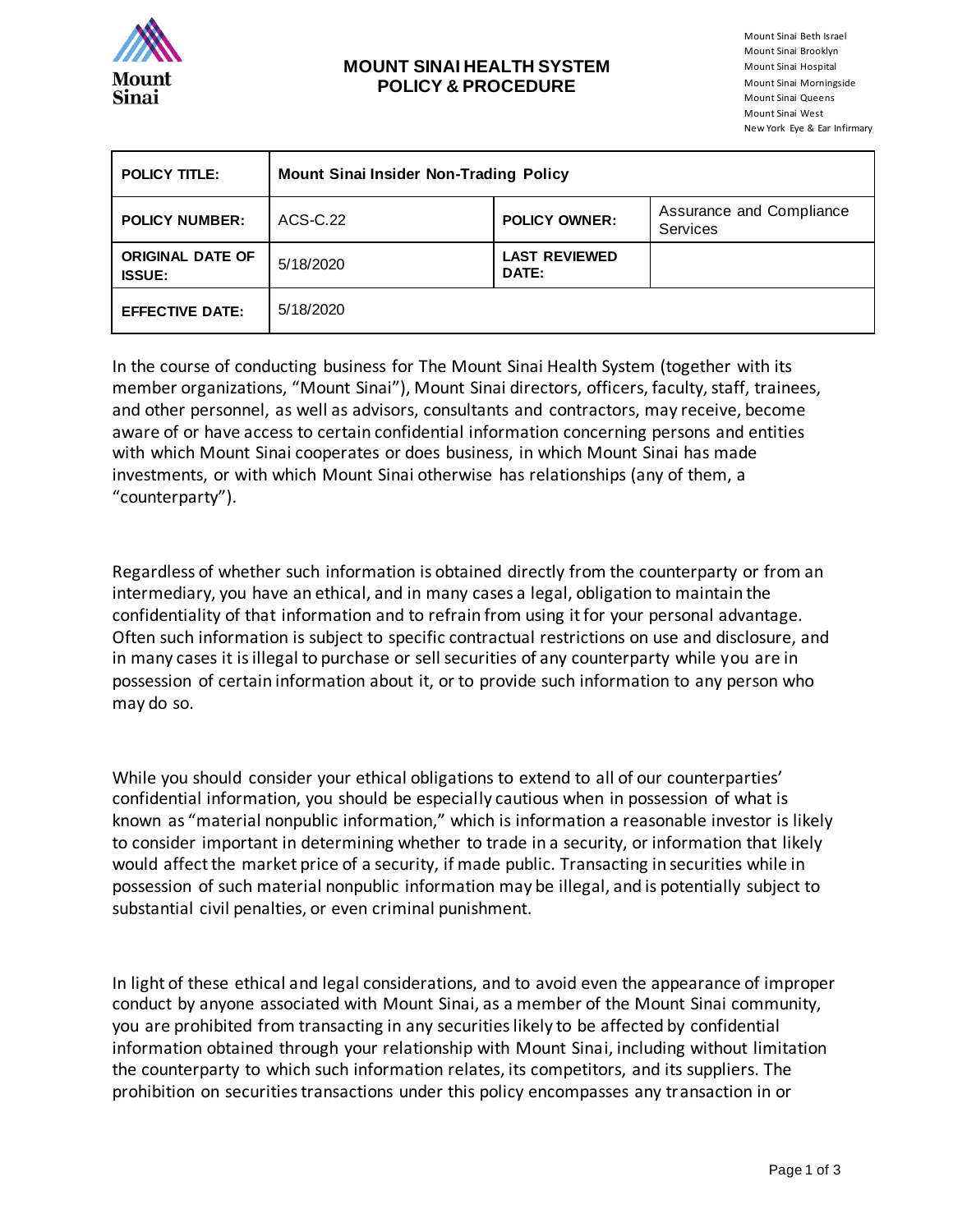

## **MOUNT SINAI HEALTH SYSTEM POLICY & PROCEDURE**

relating to a relevant security, and is equally applicable to indirect transactions, such as through family members or other persons or entities over whom you have influence.

In addition, it is also a violation of this policy, as well as potentially a breach of Mount Sinai's contractual obligations, to share confidential information about our counterparties with another person, other than as required in connection with the performance of your duties on Mount Sinai's behalf. You should use appropriate efforts to safeguard confidential information that has been entrusted to you, such as by refraining from discussing confidential information in public places and affording access to confidential information to unauthorized persons. Similarly, you may not seek out counterparty confidential information that you do not require for the performance of your duties at Mount Sinai.

Further, sharing material nonpublic information with a person who may transact or advise another to transact in securities on the basis of such information (called "tipping") may be illegal. To avoid creating even the appearance of such tipping, you may not recommend buying or selling securities of or relating to any of our counterparties, their competitors or suppliers, regardless of whether you personally possess confidential information about the counterparty.

It is important to note that information is not necessarily public merely because it has been discussed in the press or on social media, which will sometimes report rumors. Until you can confirm that counterparty information that you have obtained through your relationship with Mount Sinai has been adequately publicly disclosed by that counterparty or another person entitled to do so, you should presume that such information remains confidential.

You may not attempt to "beat the market" by trading simultaneously with, or shortly after, the official release of confidential information. Although there is no fixed period for how long it takes the market to absorb information, out of prudence a person in possession of material nonpublic information should refrain from any trading activity for two full trading days following its official release. If you are unsure whether information that you possess is confidential or whether your proposed transaction or disclosure would be a violation of this policy, you should consult with the general counsel's office or the compliance office.

Please consider that if securities transactions ever become the subject of scrutiny, they will necessarily be viewed after-the-fact, and subsequent developments may affect others' perception of the events. Accordingly, before engaging in any transaction you should carefully consider how it may appear in the bright light of hindsight. Your reputation, as well as Mount